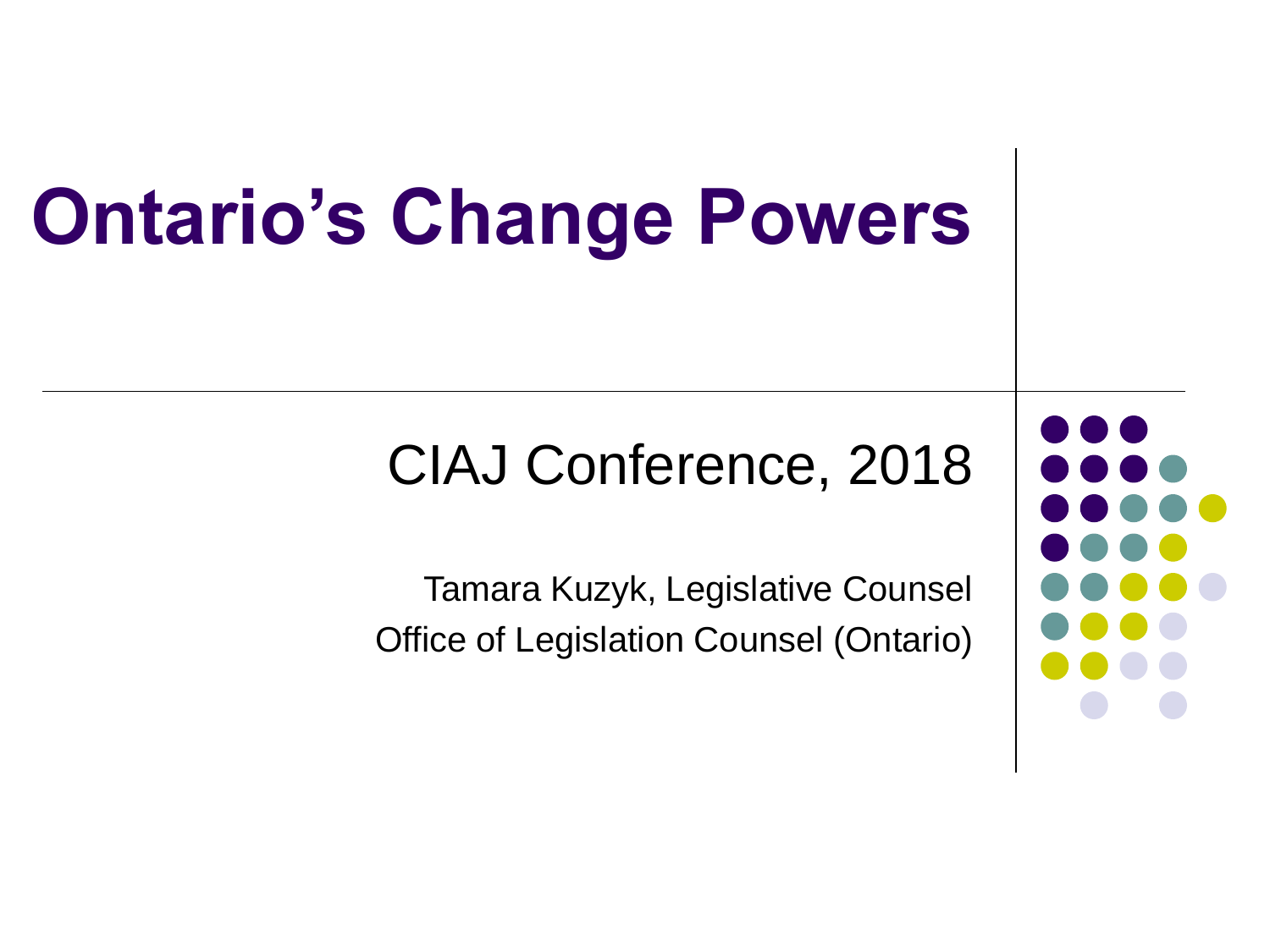### **What are the change powers?**

- 
- Statutory, limited on-going revision powers
	- Enumerated list of revision powers in Part V, *Legislation Act, 2006* (s. 42 (2))
	- At discretion of Chief Legislative Counsel
	- Apply to current versions of consolidated law published on the e-Laws website (Ontario's official electronic copies of laws)
		- If appropriate, may be read into previous consolidated versions and/or back into original source law (s. 45)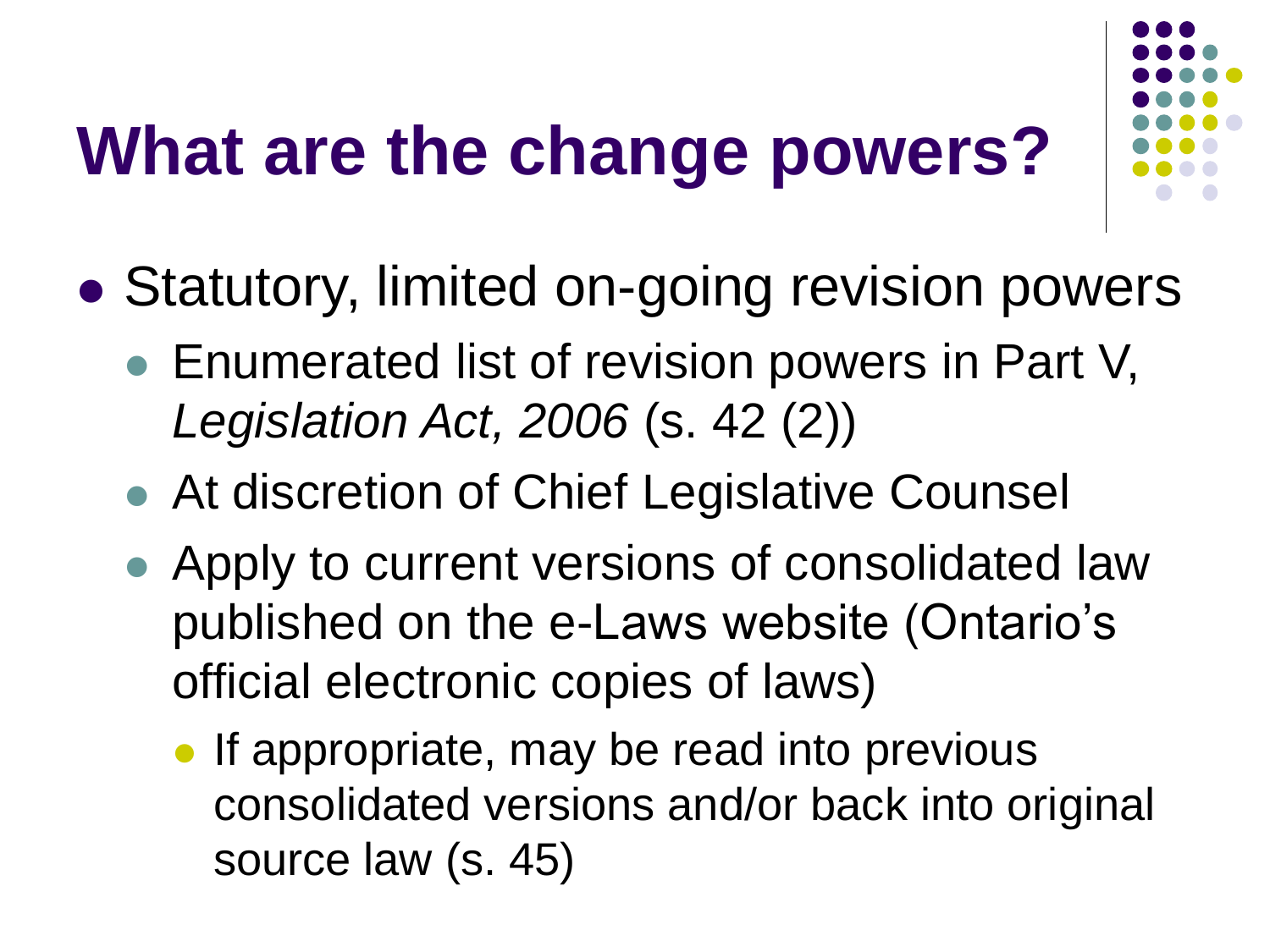### **What are the change powers?**

- May apply to Acts or regulations
	- Are not applied to documents incorporated by reference
- General limitations
	- Cannot alter the legal effect of a law (s. 42 (1))
	- No legal significance to be inferred from the timing of a change (s. 44)

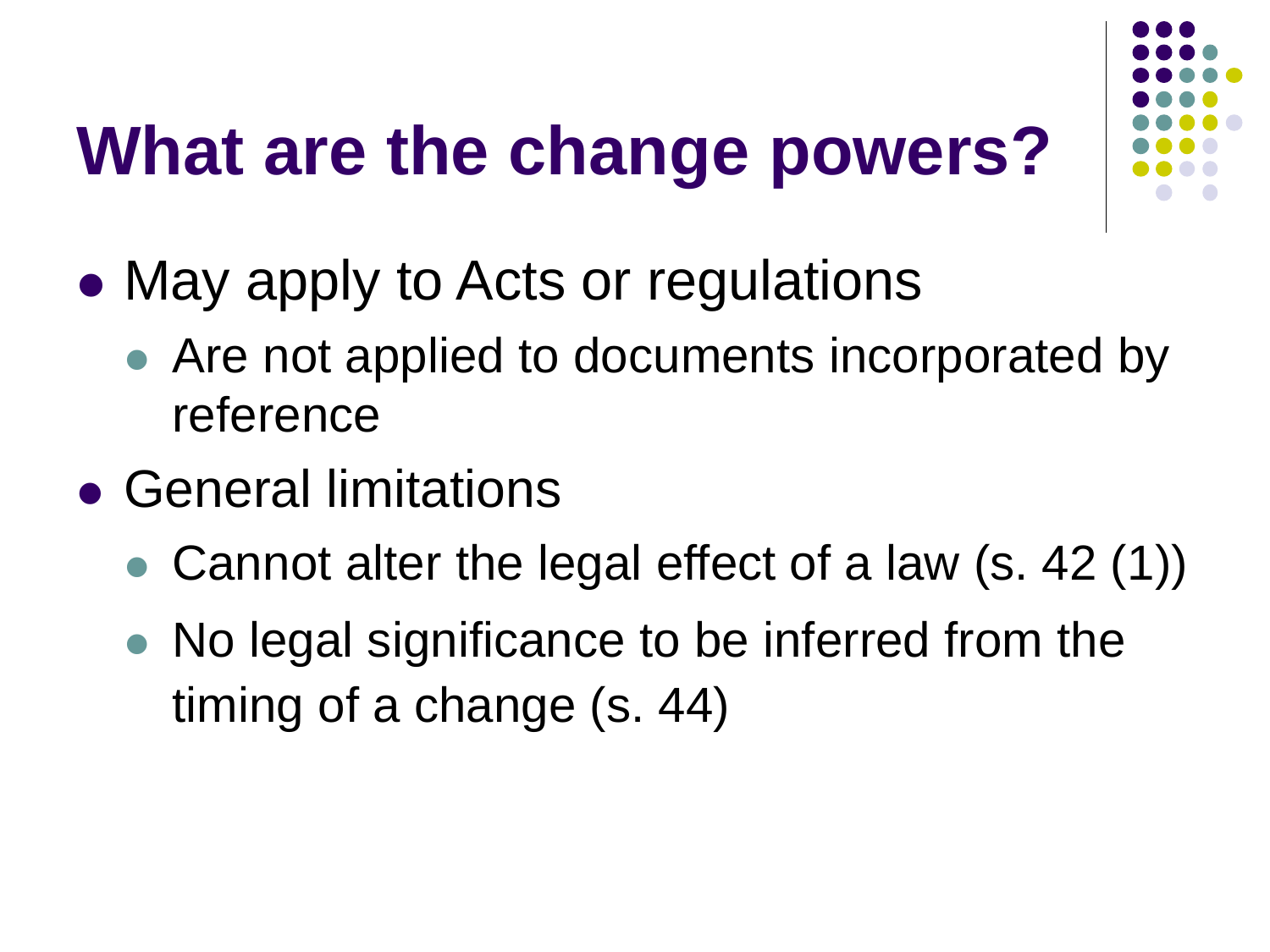

# **Why change powers?**

- A need for revision-type changes to laws in lieu of decennial revisions
- 1990: Ontario's last print decennial consolidation/revision of Acts and regs
	- Each decennial revision authorized by statute (one each for Acts and regs), with revision powers listed
- 1998: *Statute and Regulation Revision Act, 1998*
	- Authorized Chief Leg Counsel to prepare revision of any/all Act/reg, at CLC's discretion
	- Revision powers enumerated
	- Never used...too entrenched in a print/paper world
		- Required print publication of each revised law; deposit of revised laws with new commencement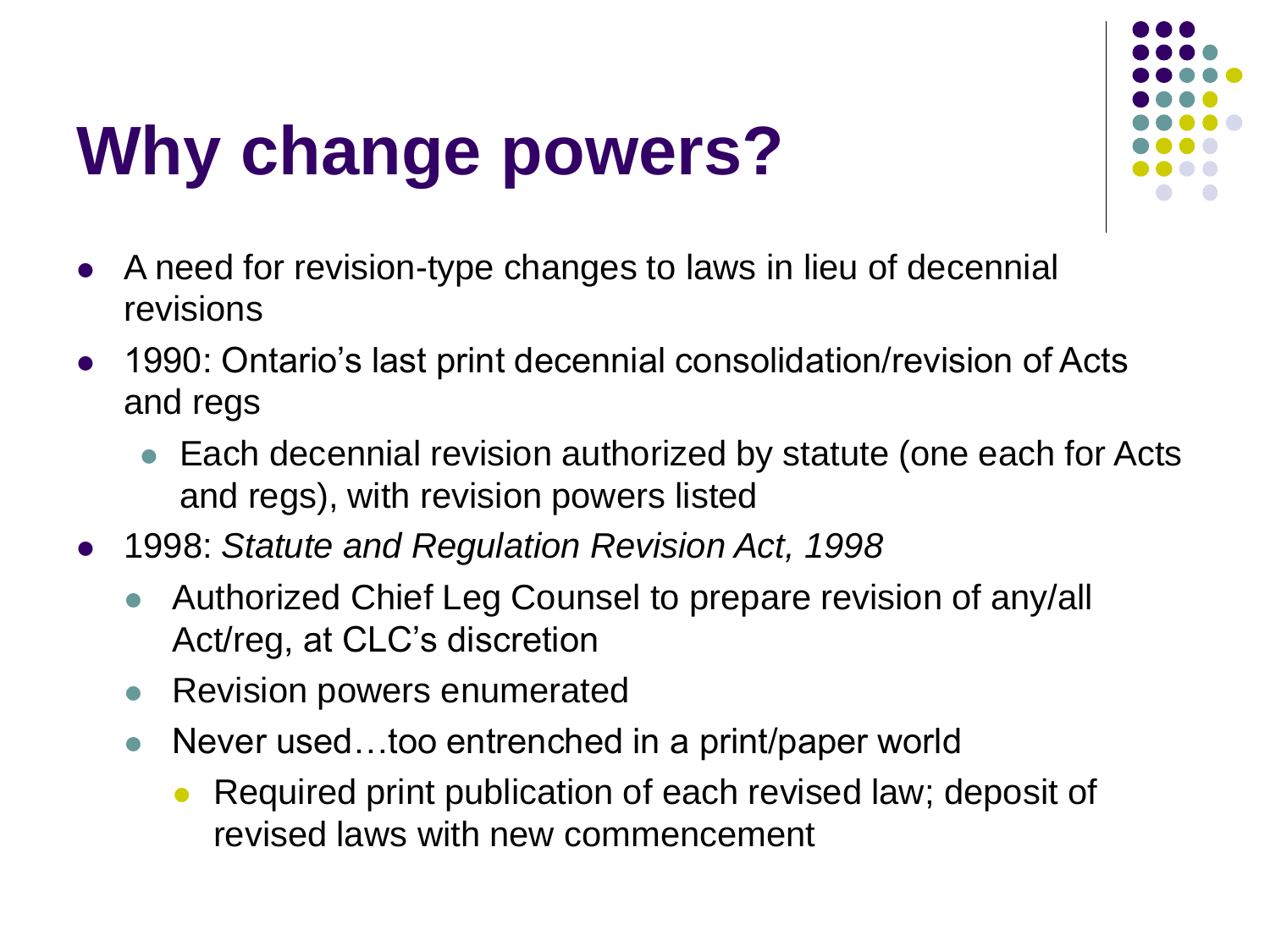### **Why change powers?**



- 2000: e-Laws launched (on-going, unofficial consolidations of Ontario Acts/regs)
	- www.ontario.ca/laws ; www.ontario.ca/fr/lois
- July 25, 2007: *Legislation Act, 2006* comes into force
	- Repeal of *Statute and Regulation Revision Act, 1998*  and replacement by change powers
- November 30, 2008: Laws published on e-Laws become official copies of the law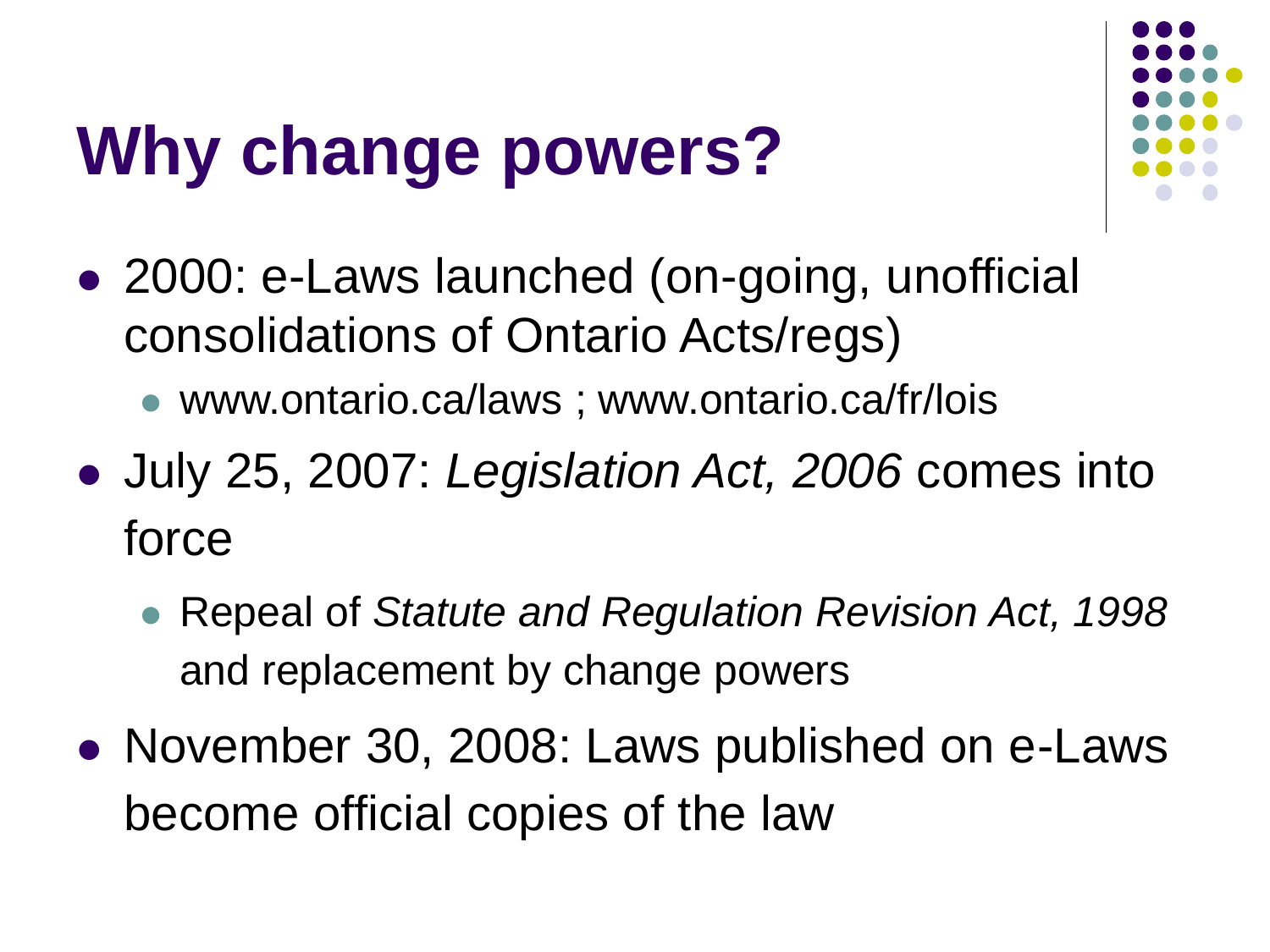### **What can change powers do?**



- Powers include  $(s. 42 (2))...$ 
	- Correct spelling, punctuation or grammatical errors (para. 1)
	- Replace description of date/time with actual date/time once known (para. 4)
	- Update name/title/location/address of body/office/person/place/thing that otherwise continues (para. 9)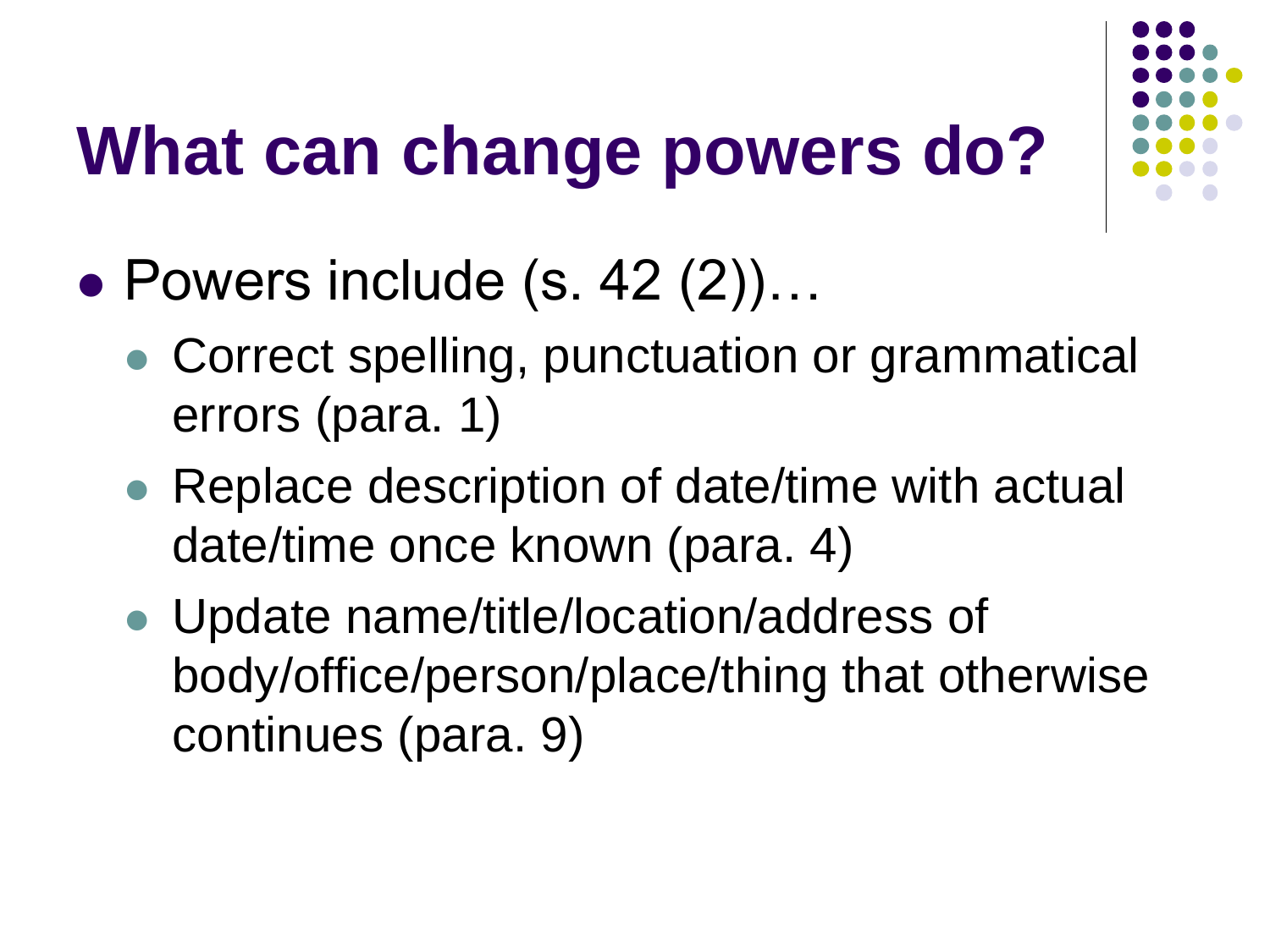

# **What can change powers do?**

- Powers include…
	- Correct provision numbering errors and fix crossreferences accordingly (para. 10)
	- Make correction, if both patent error and patent correction (para. 12)
- Additional two powers added by amendment in 2009
	- Make minor changes required to ensure consistent form of expression (para. 2.1)
	- Make minor changes required to make form of expression in English and French versions more compatible (para. 2.2)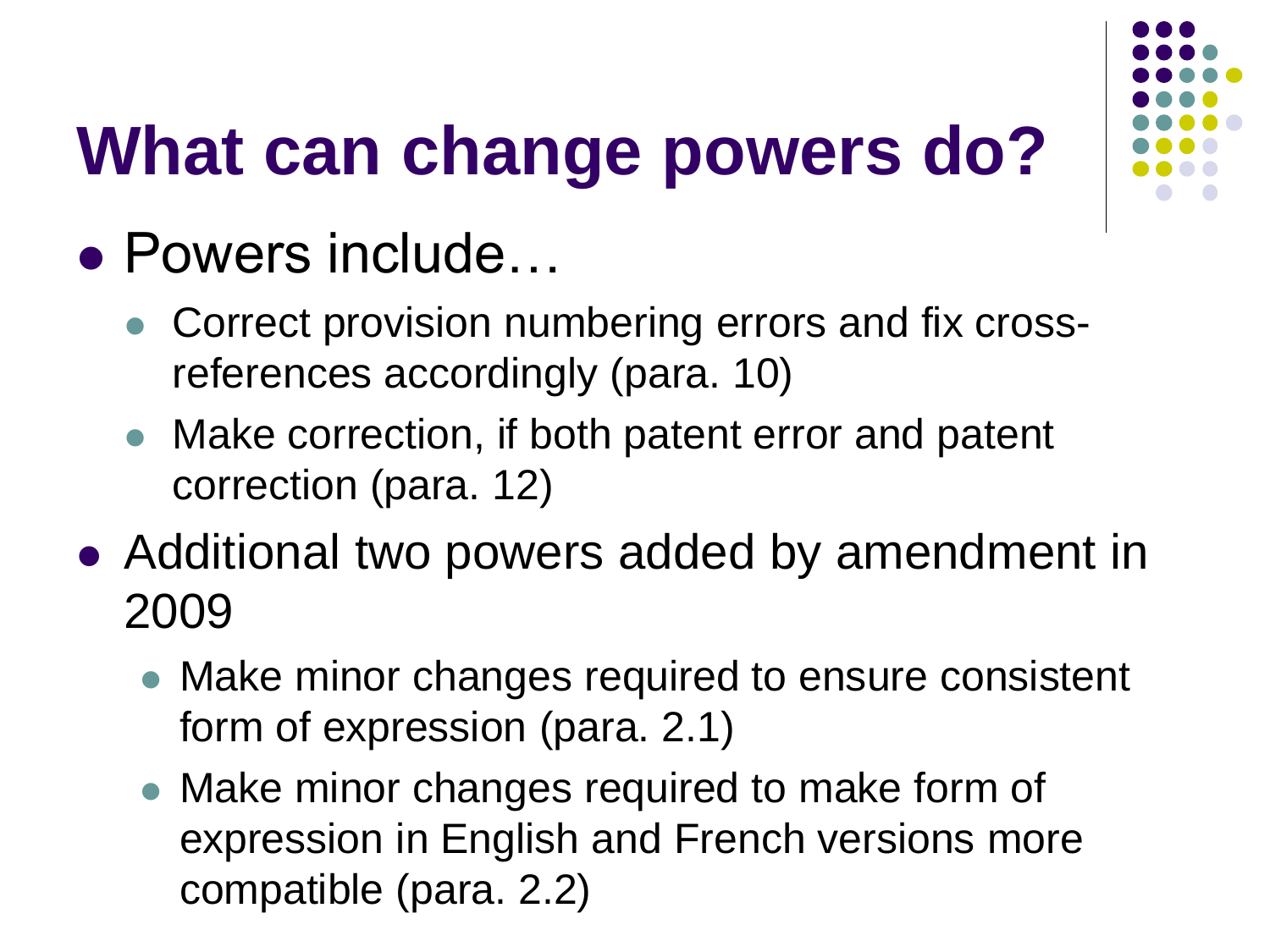### **What can change powers do?**



- Can be specific to a given Act/regulation
	- RRO 1990, Reg. 74 (General), s. 9 (2): Changed by striking out 'Accountant of the Ontario Court' and substituting 'Accountant of the Superior Court of Justice'.
- Or can be applied more broadly
	- Every regulation containing 'drinking-water', every provision containing 'drinking-water': Changed by removing the hyphen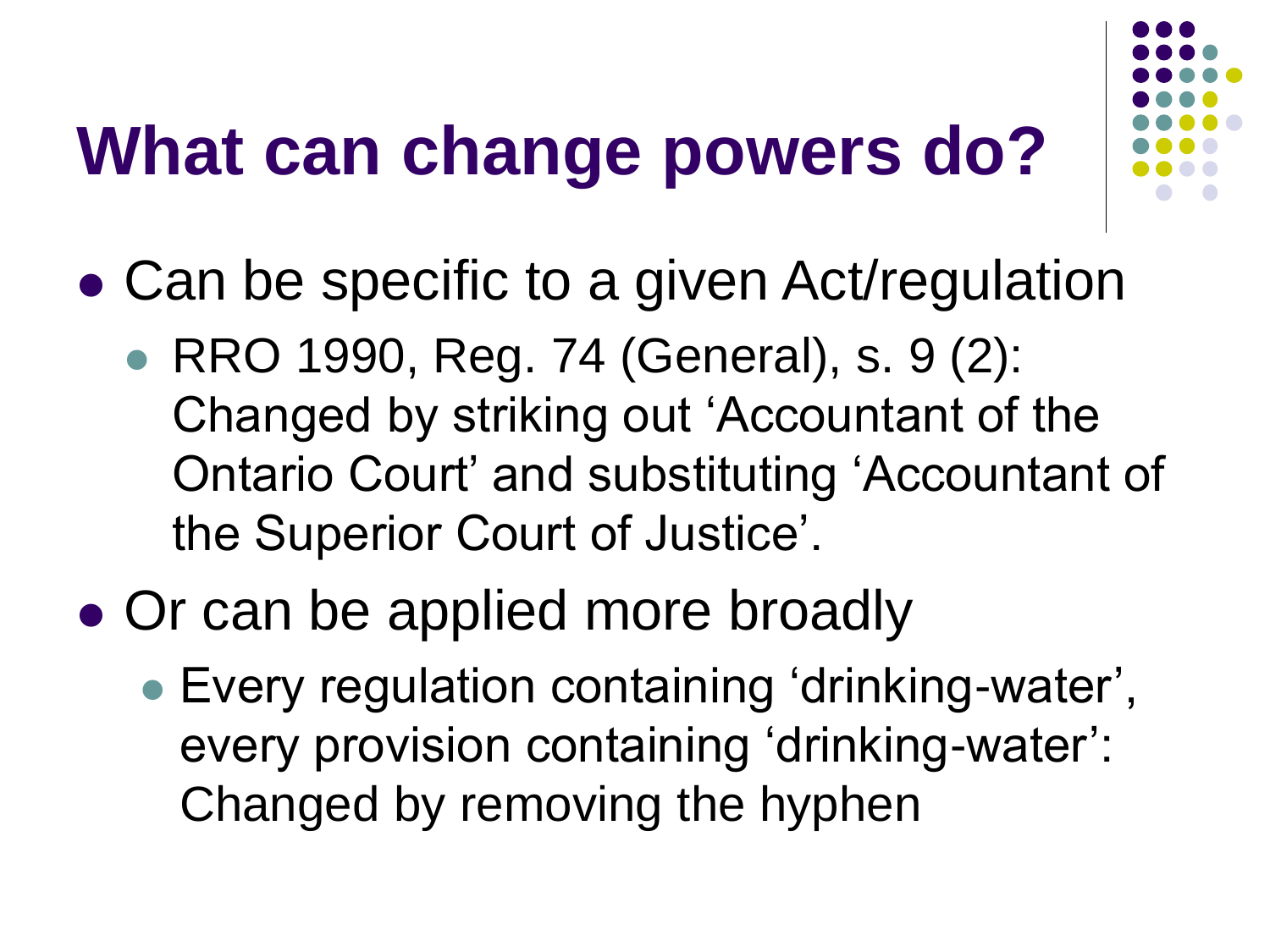#### **What can't they do?**

- More limited in scope than previous decennial revision powers, ie, do not include…
	- Omission/removal of obsolete/spent laws/provisions
	- Altering numbering and arrangement of provisions
	- Making changes necessary to more clearly bring out the lawmaker's intentions

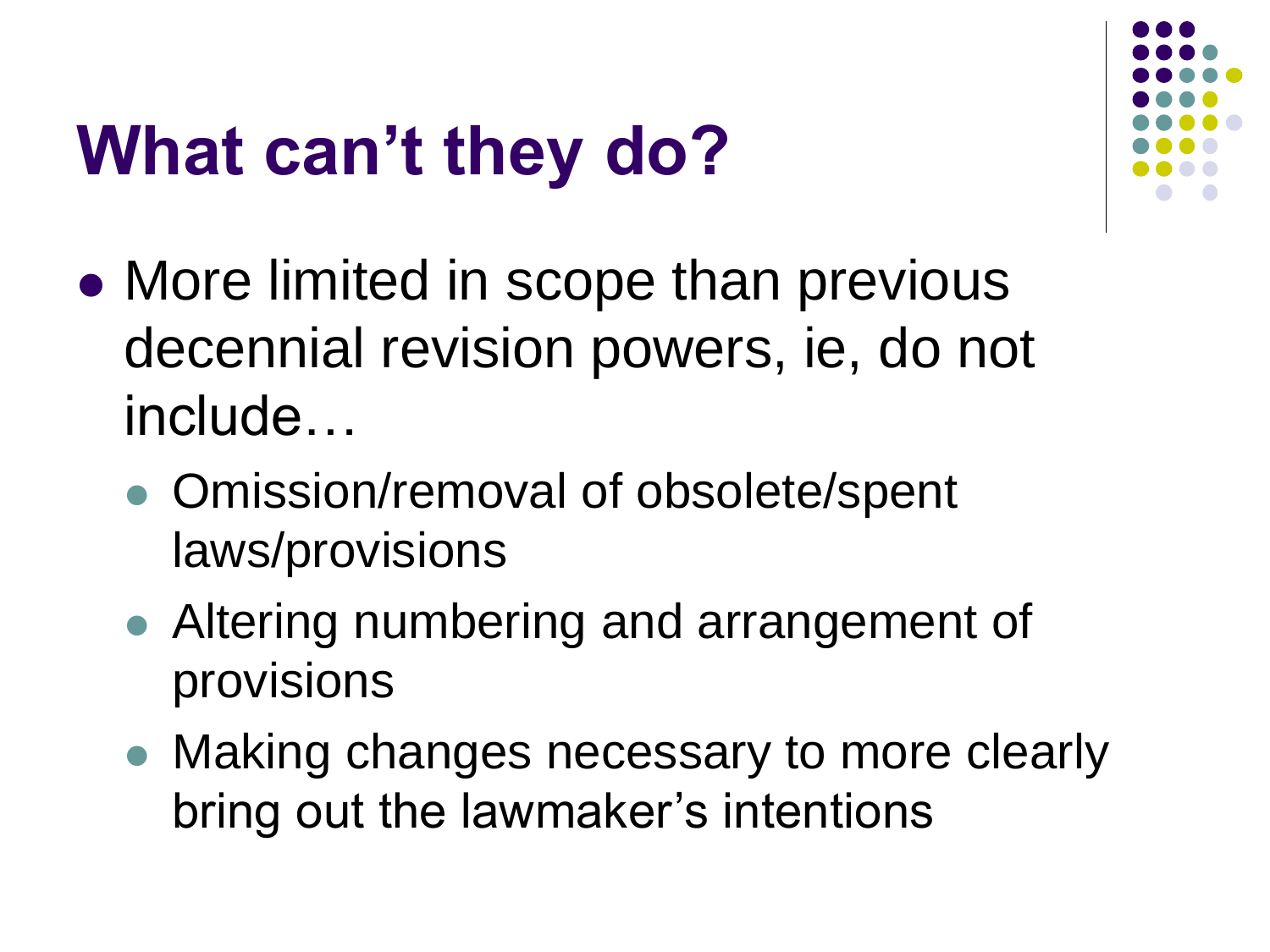#### **What can't they do?**

- Express limitation on para. 9 power
	- cannot be used to change name/title of,
		- Ontario minister/ministry
		- **Municipality**
		- Non-legislative documents incorporated by reference
		- Ontario Acts/regulations
	- no limitation on use of change power to change references to body/office/person/place/thing if legislation expressly deems a replacement reference (para. 8)

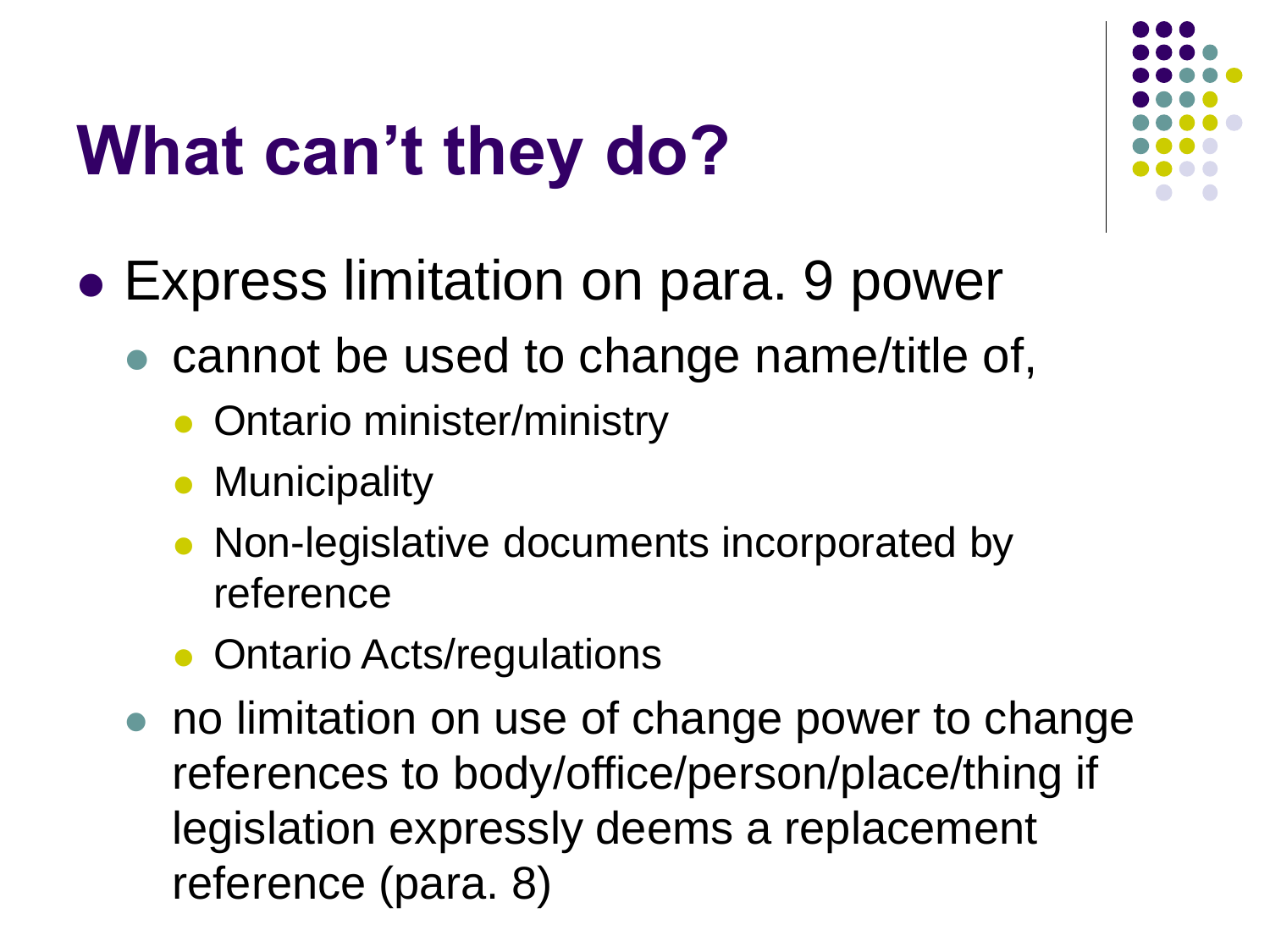#### **Notice**



- Most change powers require notice (in manner that Chief Leg Counsel considers appropriate); applies to para. 4-12 change powers (s. 43 (2))
- Otherwise, notice discretionary (s. 43 (1))
	- required to consider nature of change and extent to which notice would help understand legislative history (s. 43 (3))
- Notice must state the change or nature of it  $(s. 43(4))$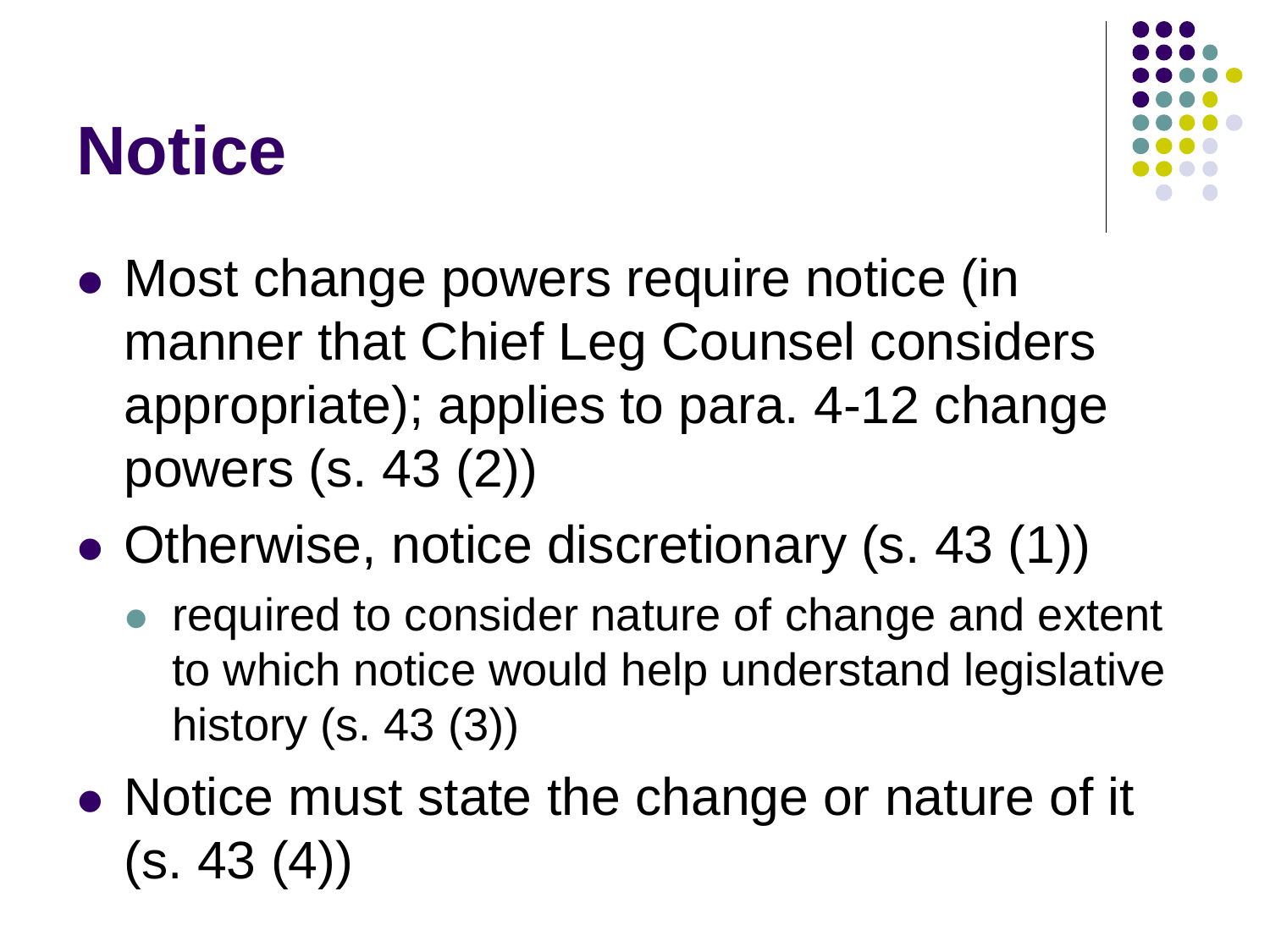### **Notices in practice**



- Published on e-Laws, under "Legislative Tables"
- Separate, sortable tables for Acts and regs
- Given in English and in French, even if affected law is unilingual, or change is only in one language
- Contents
	- Name of Act or of regulation and enabling Act
	- Provision(s) changed
	- Change made
	- Authority (para. of s. 42 (2))
	- Change notice citation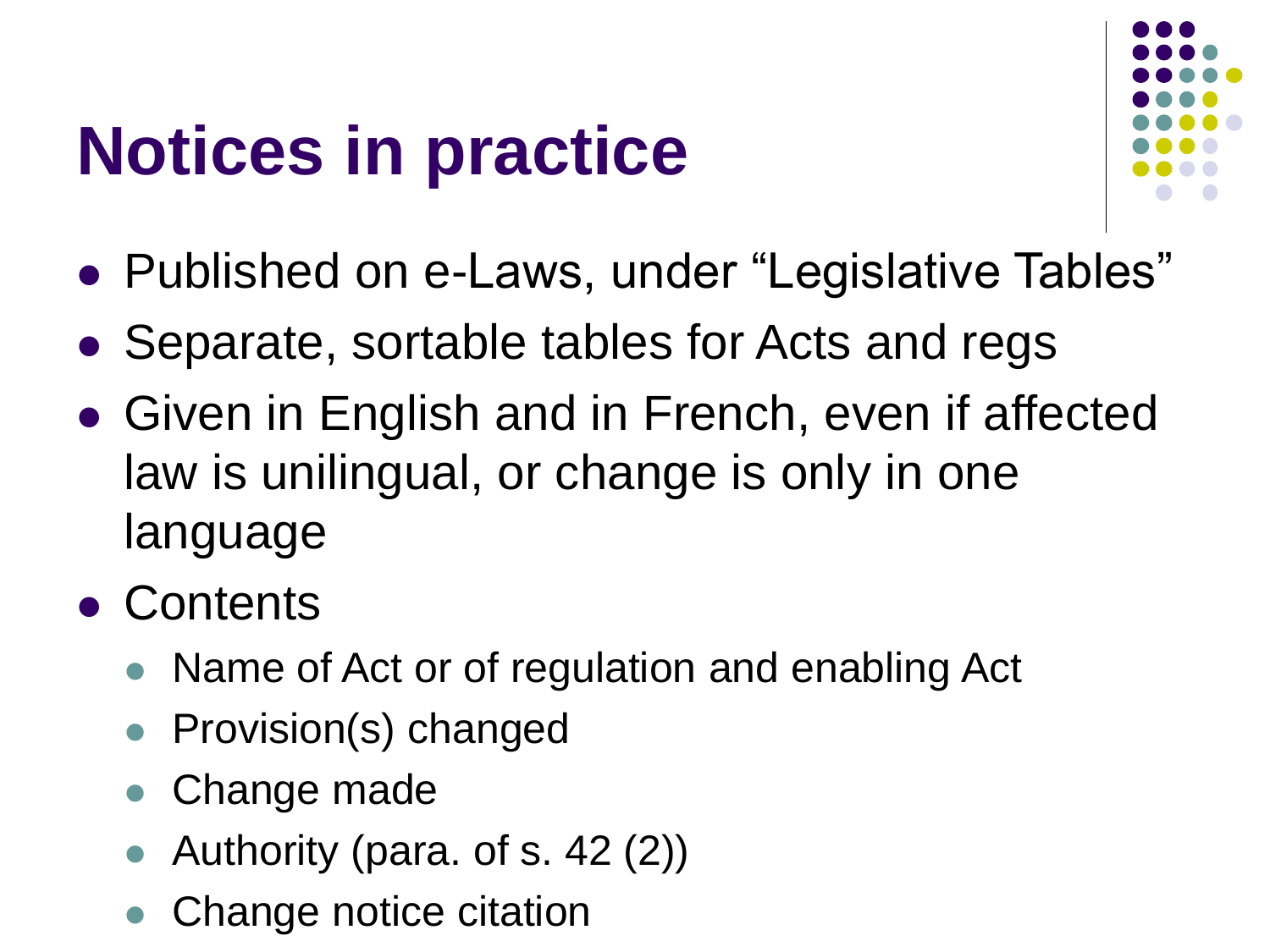### **Notices in practice: change notice citations**



- Change notice citations (CTS/CTR)
	- A way to make change powers for which notice is given trackable in legislative history
	- Format: CTS/CTR DD MM YY [number of notice on day of issuance]  $\leftarrow$

**Wine Content and Labelling Act, 2000** 

S.O. 2000, CHAPTER 26 **SCHEDULE P** 

**Consolidation Period:** From December 14, 2017 to the e-Laws currency date.

Last amendment: 2017, c. 34, Sched. 44.

Legislative History: 2011, c. 1, Sched. 1, s. 10; CTS 15 JL 16 - 4; 2017, c. 34, Sched. 44. [-]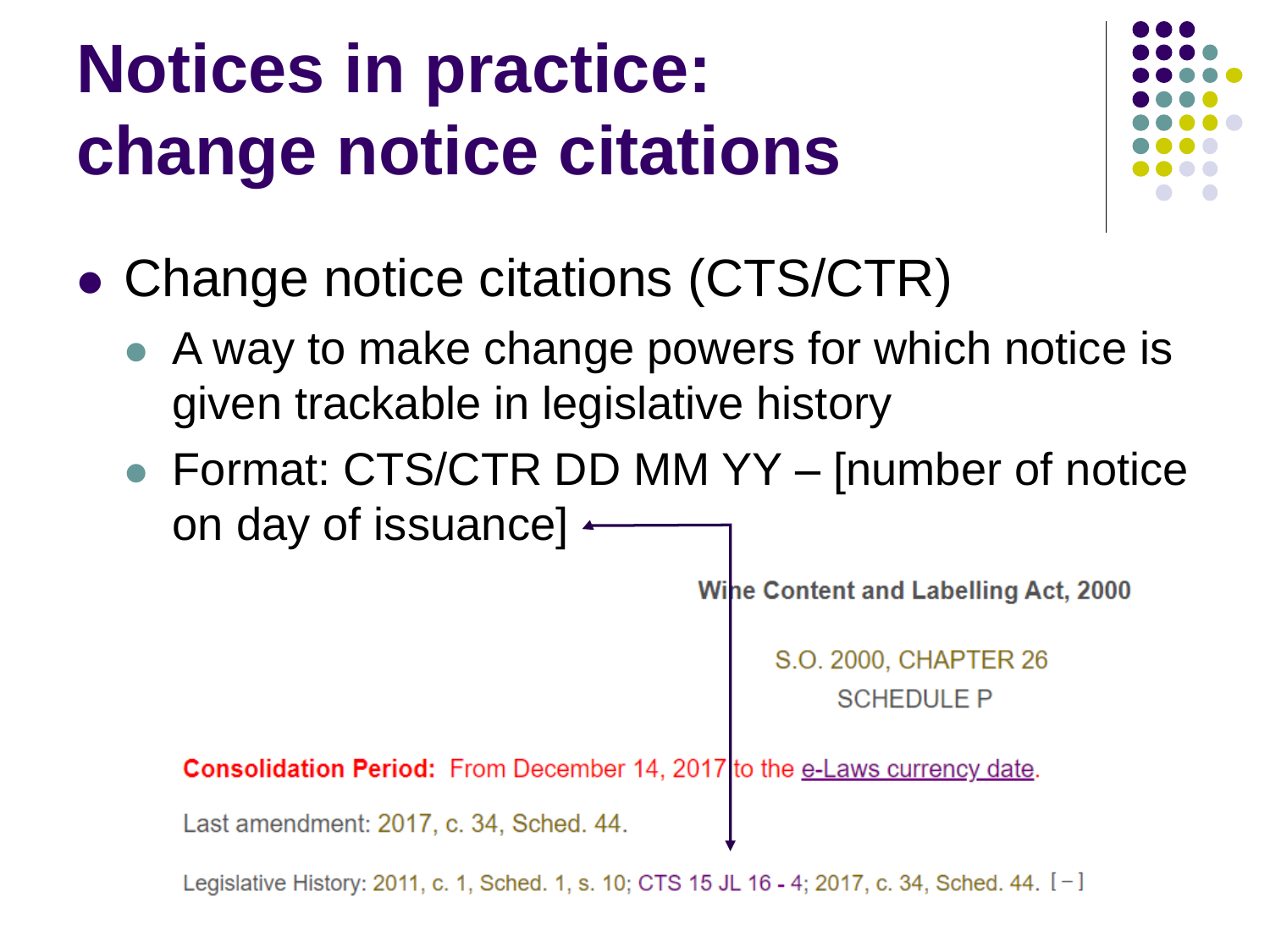### **Notices in practice: examples on e-Laws**



| <b>Statute</b>                                                                                                                                     | <b>Provision(s) Changed</b>                    | <b>Change Made</b>                                                                                  | <b>Authority</b><br>(para.) | <b>Change Notice</b><br><b>Citation (CTS)</b> |
|----------------------------------------------------------------------------------------------------------------------------------------------------|------------------------------------------------|-----------------------------------------------------------------------------------------------------|-----------------------------|-----------------------------------------------|
| Every Act containing 'Public<br>Trustee', other than the Public<br>Guardian and Trustee Act and<br>the Unclaimed Intangible<br><b>Property Act</b> | Every provision containing<br>'Public Trustee' | Changed by striking out 'Public Trustee'<br>and substituting 'Public Guardian and<br>9<br>Trustee'. |                             | 30 AU 10 - 1                                  |

https://www.ontario.ca/laws/consolidated-statutes-change-notices

| <b>Enabling</b><br><b>Statute</b>                           | <b>Regulation</b>                                                     | <b>Provision(s) changed</b> | <b>Change made</b>                                                                                                  | <b>Authority</b><br>(para.) | <b>Change notice</b><br>citation (CTR) |
|-------------------------------------------------------------|-----------------------------------------------------------------------|-----------------------------|---------------------------------------------------------------------------------------------------------------------|-----------------------------|----------------------------------------|
| Administration of<br>Justice Act,<br>R.S.O. 1990, c.<br>A.6 | <b>Small Claims Court - Fees</b><br>and Allowances, O. Reg.<br>432/93 | Schedule 1, item 7          | Changed by striking out 'Ontario<br>Court (Provincial Division)' and<br>substituting 'Ontario Court of<br>Justice'. | 8                           | 21 NO 11 - 1                           |

https://www.ontario.ca/laws/consolidated-regulations-change-notices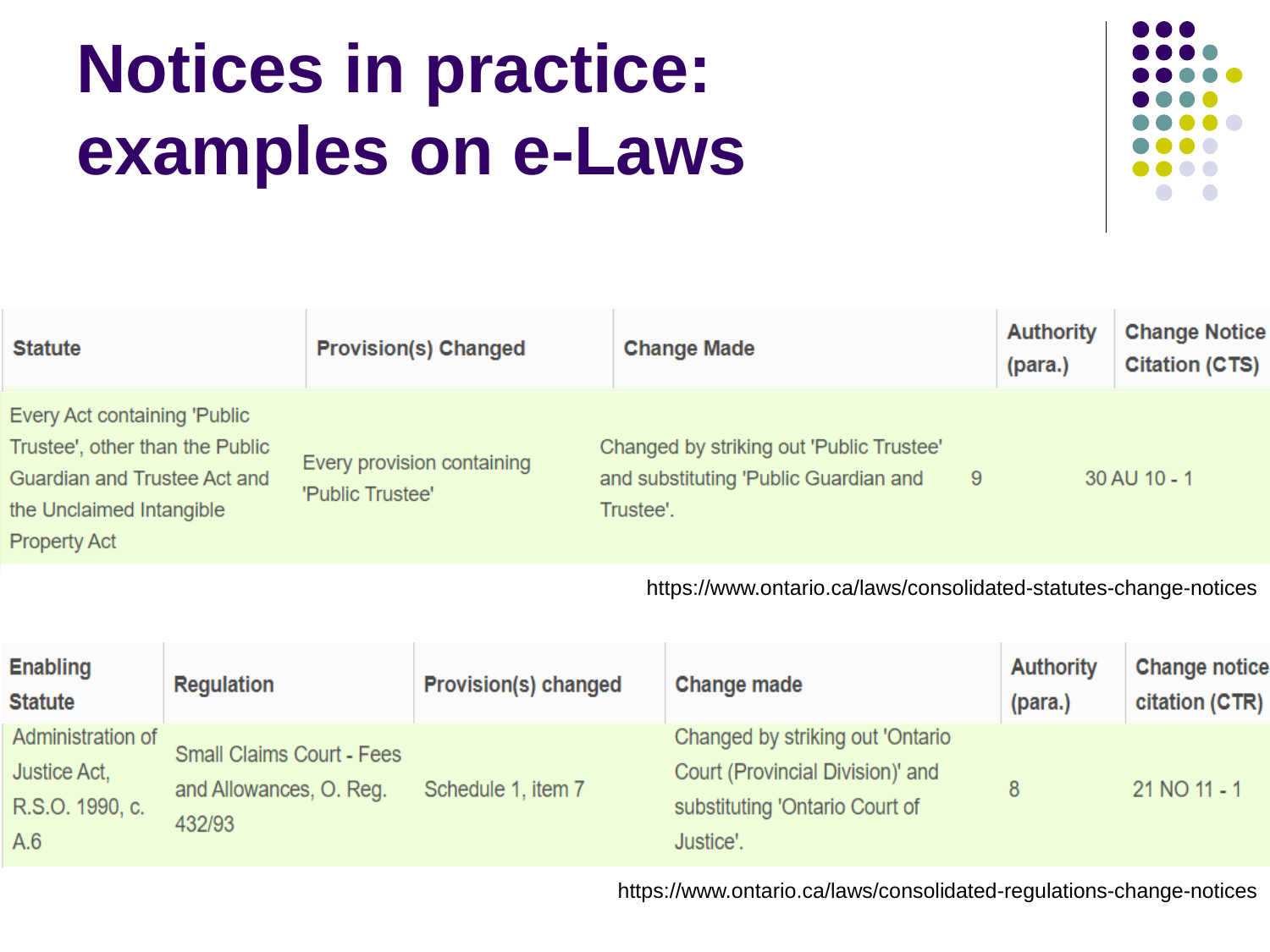#### **Changes and corrections team**



- Chief Leg Counsel's discretion delegated to small group of leg counsel (3-4) who "specialize" in change powers and publication/consolidation errors
- Deal with urgent matters as they arise; nonurgent matters dealt with in periodic "blitzes"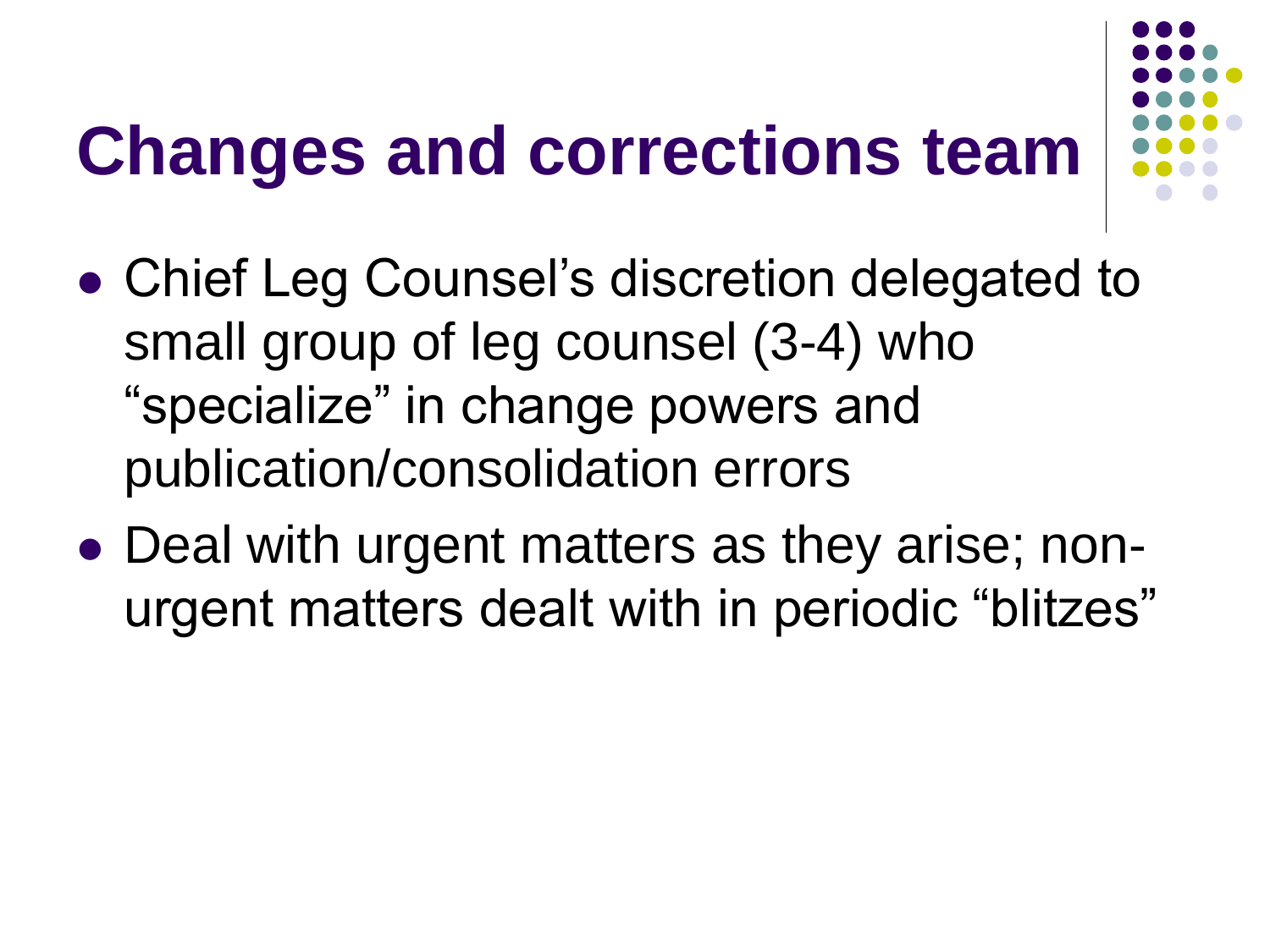### **Changes and corrections team**

- Functional considerations
	- Consensus-based decision-making
	- Consultation with Chief Leg Counsel as needed
	- At least one bilingual leg counsel team member
- Additional powers and duties
	- Exercise of discretion re giving change power notices (where discretionary)
	- Drafting of change powers notices and ensuring publication on e-Laws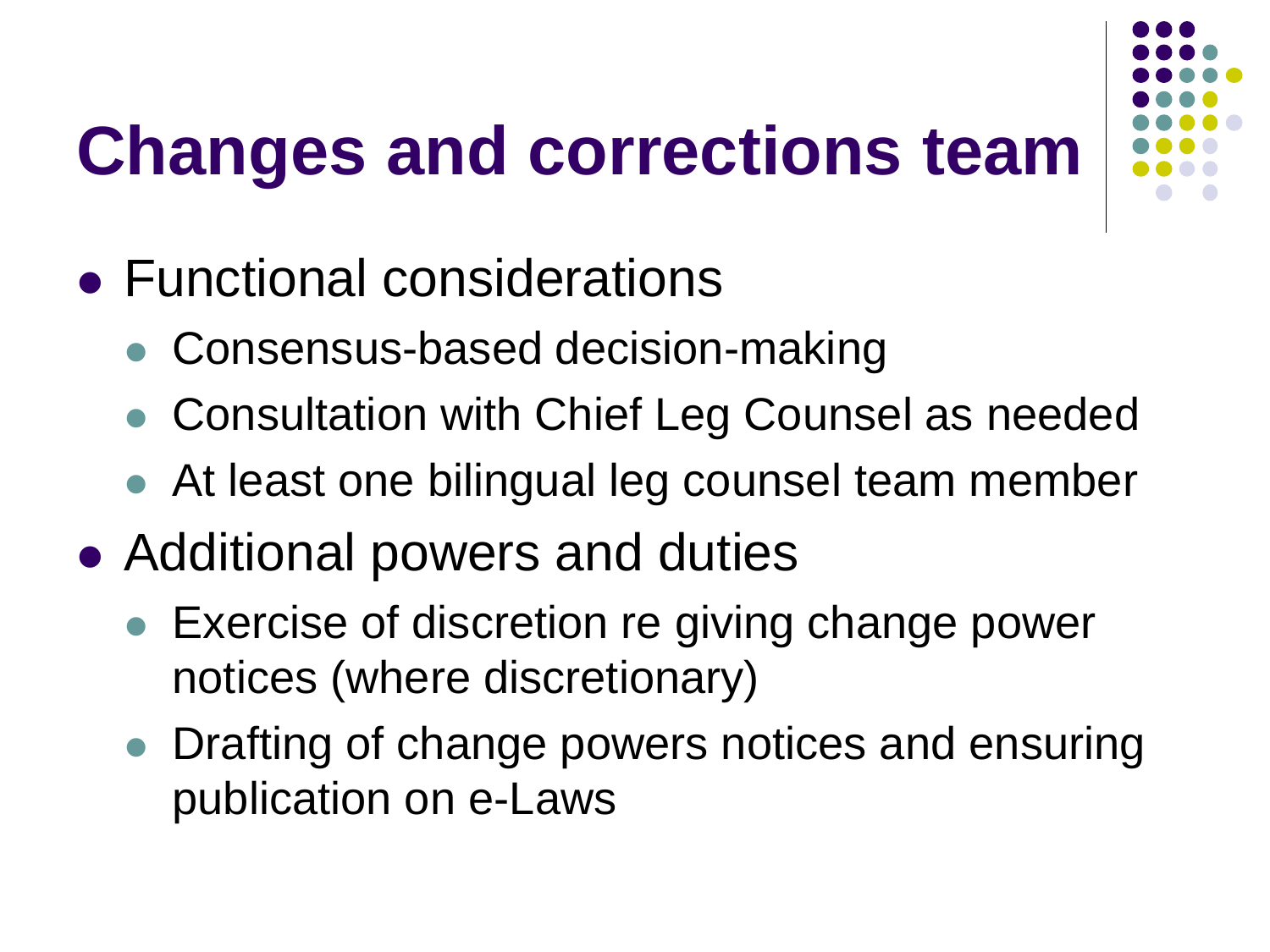# **Using the change powers**



- Most commonly used powers
	- Correct spelling/punctuation/grammar (para. 1)
	- Alter style/presentation of text/graphics (para. 2)
		- Used largely for web accessibility purposes
	- Minor changes to ensure consistent form of expression (para. 2.1)
	- Update name/title/location/address of body/office/person/place/thing that otherwise continues (para. 9)
	- Make correction, if both patent error and patent correction (para. 12)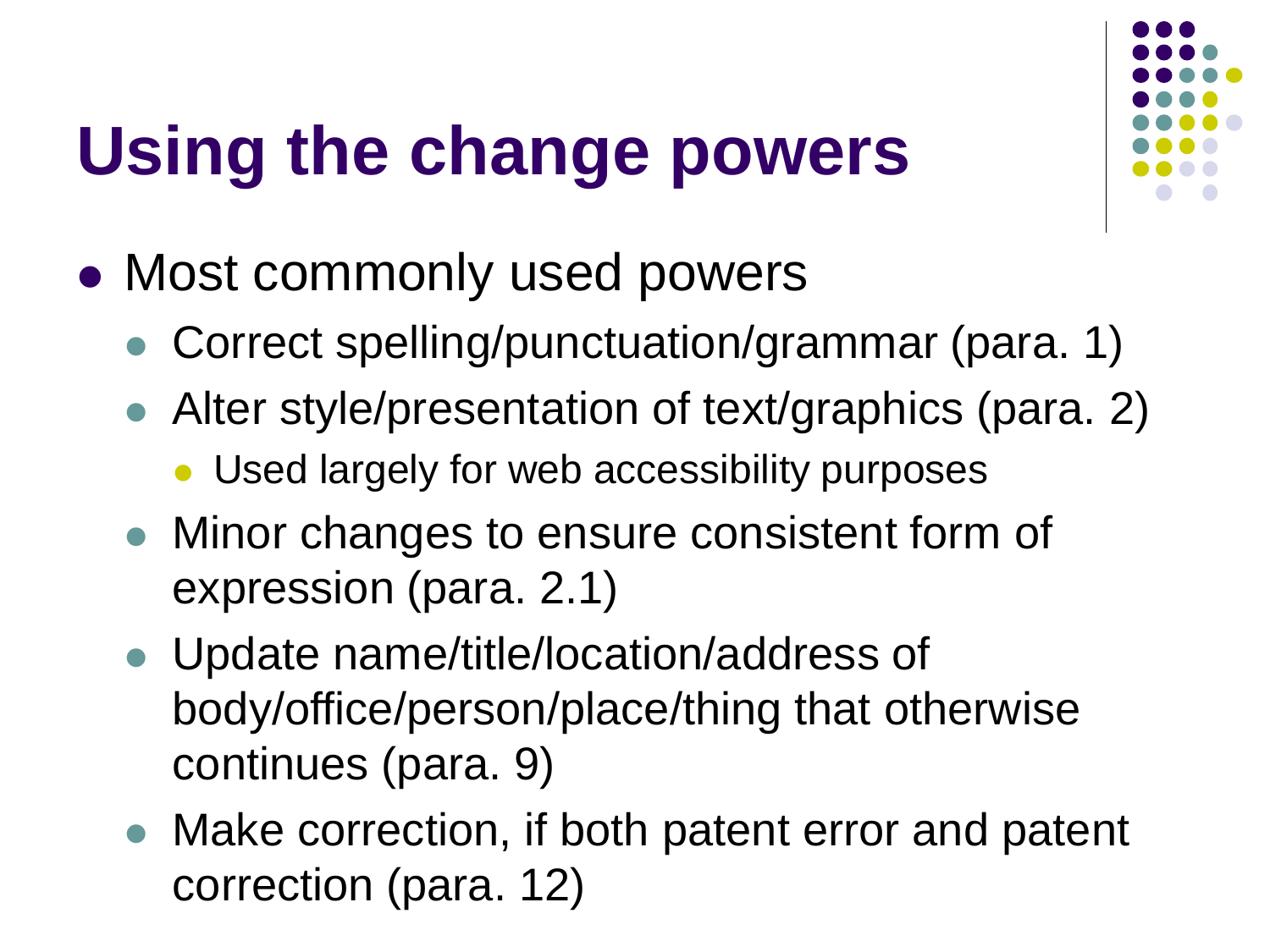

# **Using the change powers**

- Rarely used
	- Change Act/regulation title to accord with changes in naming practices and make related changes (para. 7)
	- Incorporate transitional provisions in amending law into the consolidated parent and make related changes (para. 11)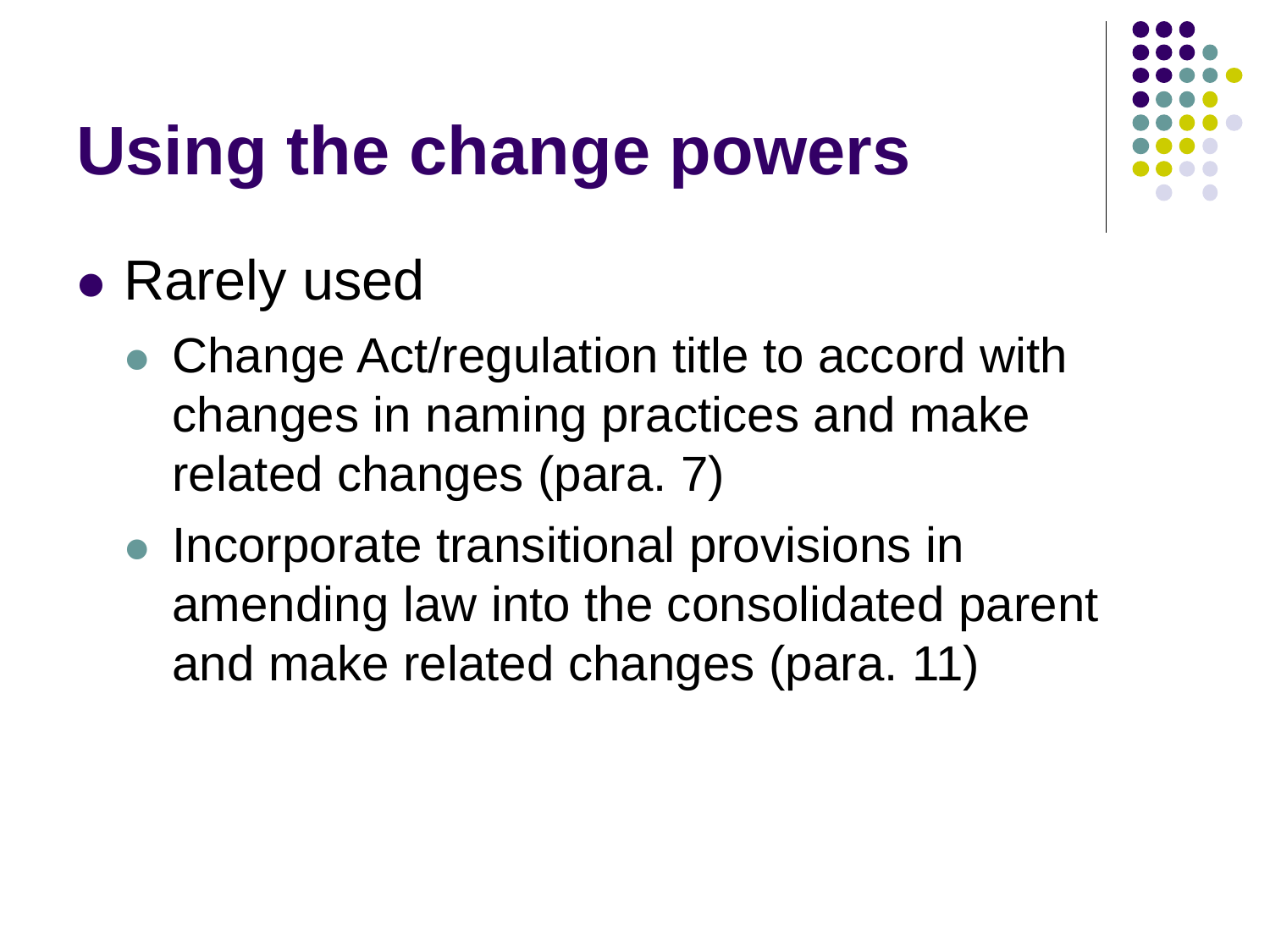# **Using the change powers**



- Not used to date
	- Replace reference to a bill (if/once enacted) with reference to the Act (para. 5)
	- If provision provides it's contingent on future event that occurs, remove text referring to the contingency and make related changes (para. 6)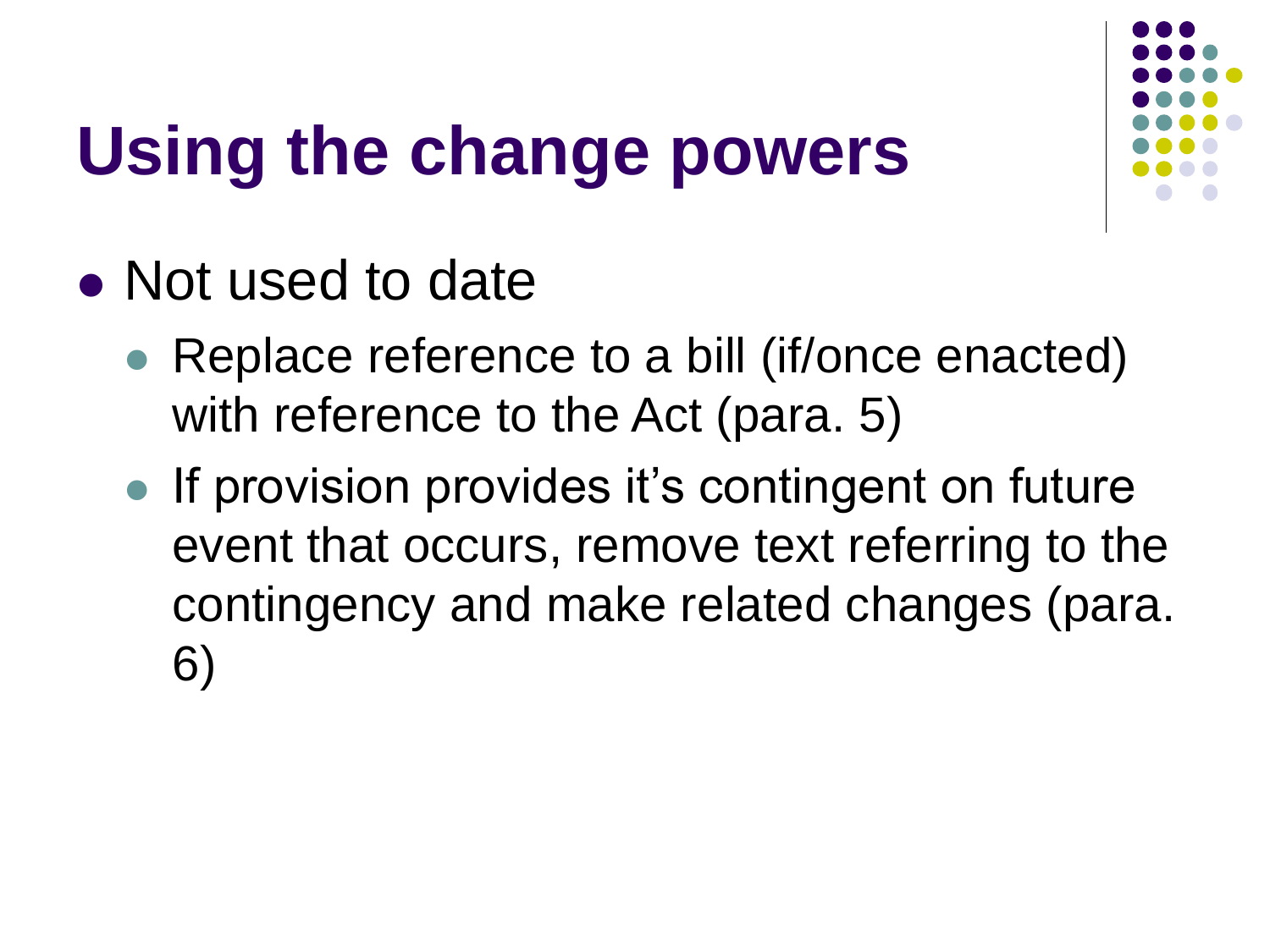### **Challenges and limitations**

- Drafting office as decision-makers
- How broadly to apply the powers?
	- Balancing presumed Legislative intent of "cleaning up the lawbook" against overreaching and slippery slopes
- E.g., para. 12: patent error and patent correction
	- When is a correction patent?
	- Scope of analysis: Do you look outside the law? Outside laws entirely?

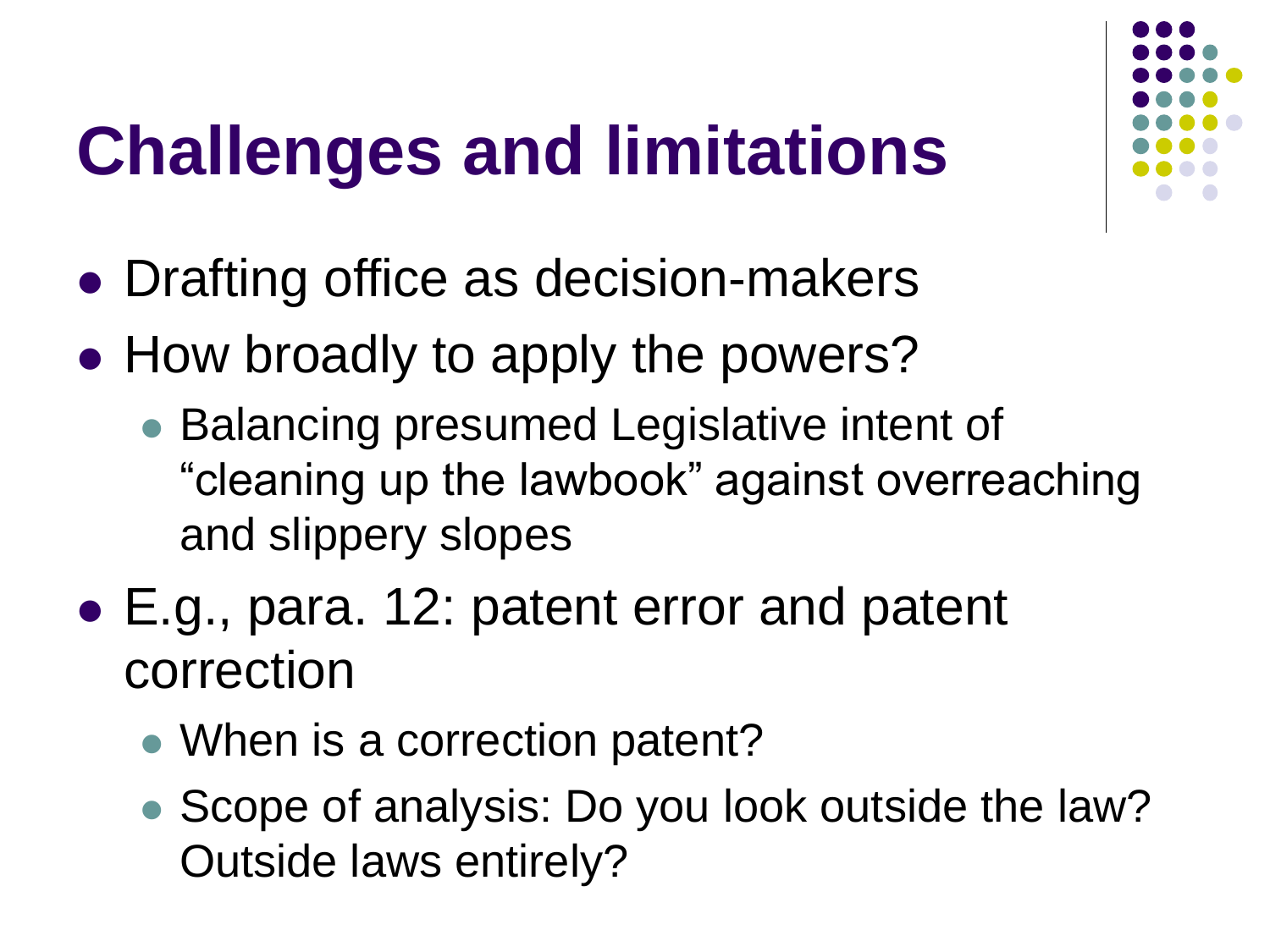#### **Challenges and limitations**



- Omission of more robust revision powers with no alternative is taking toll over time…
- No authority to repeal/revoke legislation, provisions or portions of provisions that are obsolete, spent or have no legal effect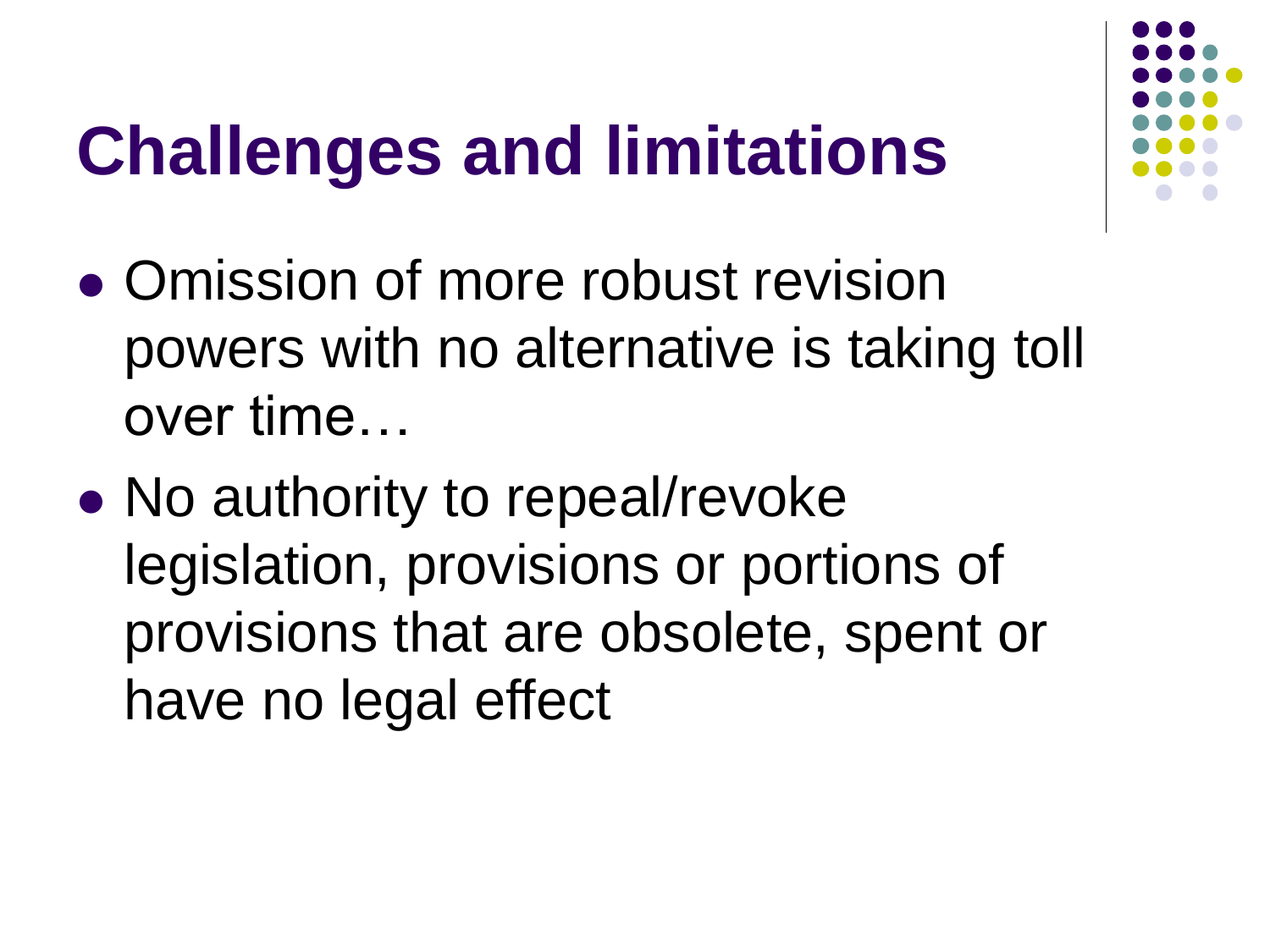# **Challenges and limitations**



- Limits on renumbering
	- Restricted to correction of numbering errors and related cross-reference updates (para. 10)
	- No discretion to renumber otherwise
	- Over the years, can lead to awkward numbering (gaps, .0.1.1, etc.)…likely only to get worse
		- Possible approach: re-enactment...but clients can be reluctant to open up provisions simply for renumbering purposes, especially if a law is of long-standing